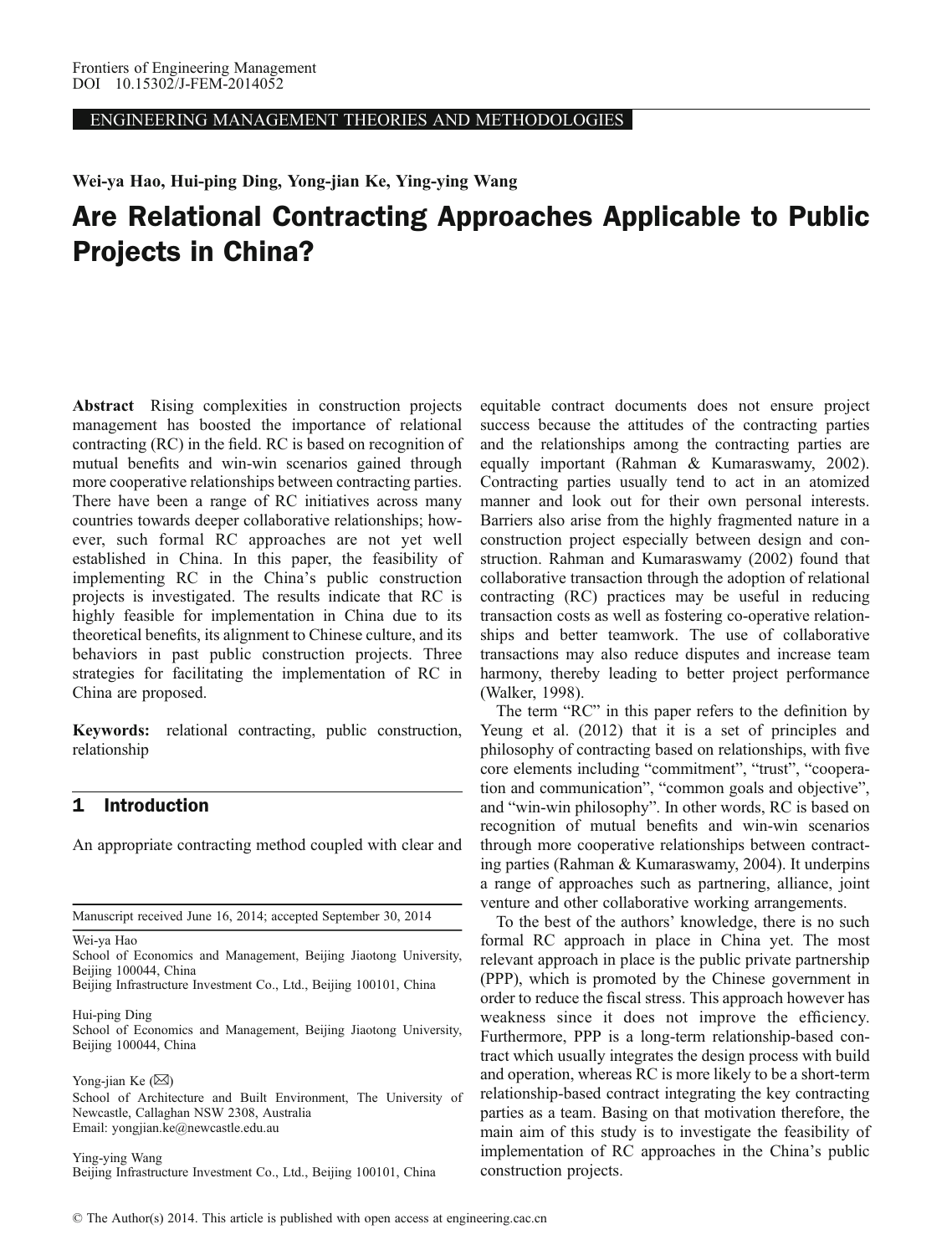# 2 International implementations of RC approaches

A range of RC approaches have been implemented across many countries to facilitate deeper collaborative relationships. Among them, three main RC approaches can behave been adopted globally in the practice [\(Lahdenperä, 2012](#page-4-0)), namely project partnering (PP), alliance contracting (AC) and integrated project delivery (IPD).

#### 2.1 Project partnering (PP)

PP has the longest traceable history of RC contractual arrangements [\(Lahdenperä, 2012](#page-4-0)). It is defined as a longterm commitment between two or more organizations for the purpose of achieving specific business objectives by maximizing the effectiveness of each participant's resources [\(Construction Industry Institute, 1991](#page-4-0)). It is based upon trust, dedication to common goals, and an understanding of each other's individual expectations and values. PP has been widely used in the construction industry; nevertheless, most of the implementations have been non-contractual. PPC2000 developed by the Association of Consultant Architects in UK is the first standard form PP contract, where the partnering principles are taken into the agreement itself and are not only optional or in an additional agreement ([Association of Consultant Archi](#page-4-0)[tects, 2008](#page-4-0)). In Hong Kong, the Development Bureau is keen to gain experience using the third edition of New Engineering Contract on public works which is considered a contractual PP arrangement as well due to some past unsuccessful partnering experiences.

#### 2.2 Alliance contracting (AC)

Extensive criticisms of the construction industry in the 1990s in Australia led to initiatives and general consensus that an integrated and seamless supply chain is required in the construction industry ([Cox & Ireland, 2002](#page-4-0)). As a formal contracting arrangement, AC is an innovative and integrated procurement method for infrastructure projects and has been commonly accepted in the public infrastructure sector [\(Davis & Love, 2011](#page-4-0)). AC now represents one third of the total value of public infrastructure sector projects delivered in Australia ([Department of Infrastruc](#page-4-0)[ture and Transport, 2011](#page-4-0)).

#### 2.3 Integrated project delivery (IPD)

IPD is a relatively recent addition to the building process practice. IPD is a project delivery approach that integrates people, systems, business structures and practices into a process that collaboratively harnesses the talents and insights of all participants to optimize project results, increase value to the owner, reduce waste, and maximize efficiency through all phases of design, fabrication, and construction ([American Institute of Architects, 2007](#page-4-0)). Past IPD projects indicate that it has been applied in building construction, especially in the construction of healthcare facilities and hospitals [\(Cheng, Dale, Aspenson, &](#page-4-0) [Salmela, 2011](#page-4-0)).

## 3 Past researches on RC approaches

RC is a recent hot discussion subject in international journals. As part of investigation, a comprehensive search was conducted on Scopus indexing database for articles written between 2004 and 2013 having keywords "relational contract", "partnering", "alliance", "alliancing", and "integrated project delivery". The source journals considered were the top five international journals in the field of construction management, namely, Journal of Construction Engineering and Management, Construction Management and Economics, International Journal of Project Management, Journal of Management in Engineering, and Engineering Construction and Architectural Management.

It was noted that the total number of papers published in the five selected journals during the ten years interval was 144. The countries of origin of RC publication were analyzed along with the number of institute/university, researchers and papers involved. It was observed that the UK researchers were ranked top with papers of 40, followed by United State (26), Australia (21), Sweden (14) and China (11). It is surprising to find China was ranked 6th with 11 publications, while to the best of our knowledge there are no formal RC approaches in China yet.

Among the overall publications, several research teams were identifiable because of their productive outputs, including the research teams led by Prof. Mohan Kumaraswamy at The University of Hong Kong, Prof. Albert Chan at The Hong Kong Polytechnic University, Prof. Per Erik Eriksson at Lulea Tekniska Universitet at Sweden, Prof. Florence Ling at National University of Singapore, and Prof. Peter Davis at The University of Newcastle. Their publications focus on the key elements and practices of RC approaches, such as mutual trust, joint risk management, relationship management, common goals, risk and opportunity sharing, and "no blame" culture. Their work underpins the effectiveness and efficiency of RC in the construction sector.

An investigation on the list of publications originated from China revealed that most of papers were the outputs of Chinese scholars cooperating with foreign institutes, mainly dealing with the implementations of RC in a foreign market. Only three of them investigated the possibility and empirical studies in the Chinese construction industry as follows: Xu et al. [\(2005](#page-5-0)) found that the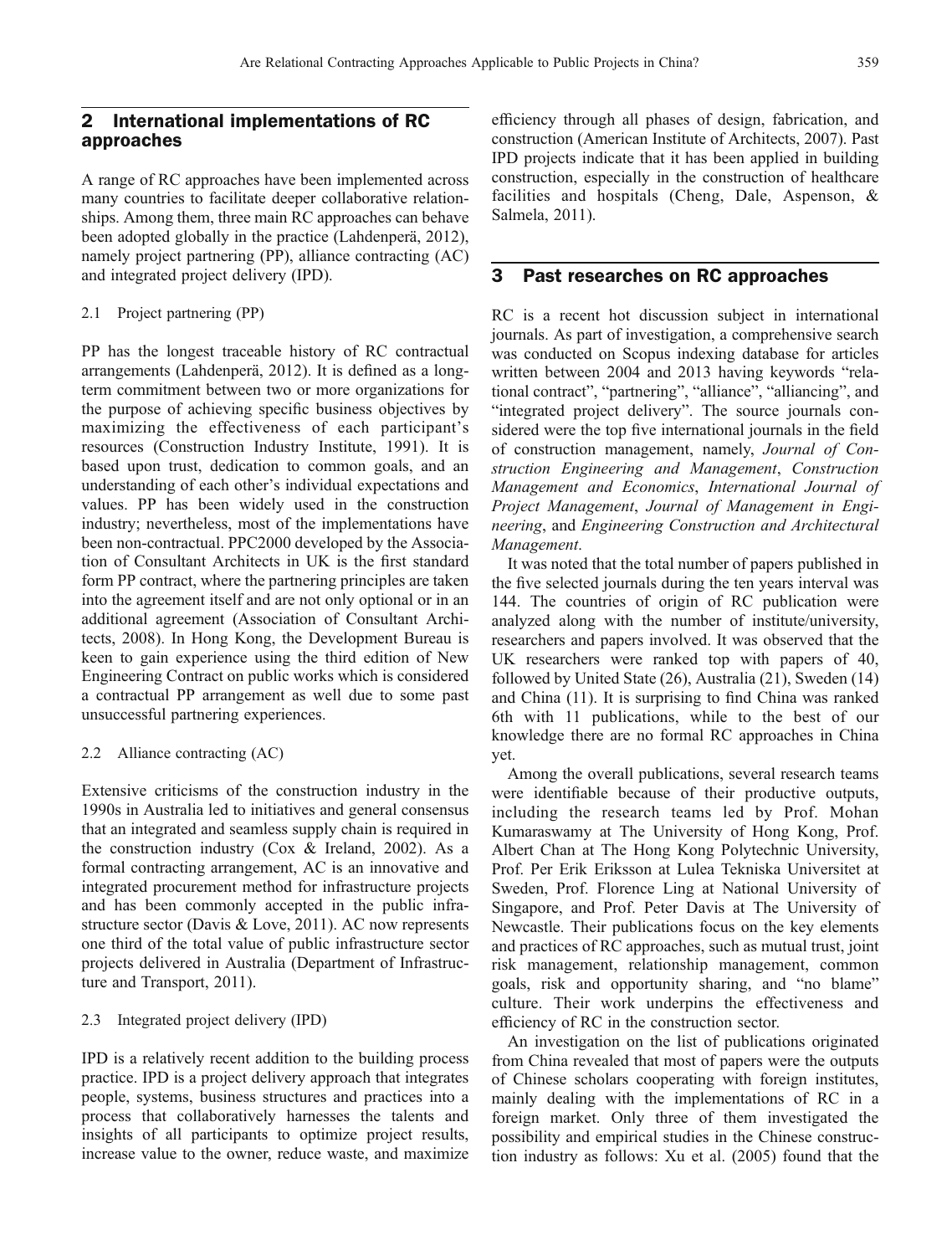most possible forms of collaboration and project delivery in Chinese construction markets for foreign contractors are design/build procurement route in conjunction with strategic alliances. Tang et al. [\(2006](#page-4-0)) collected data from the Chinese construction industry, which further revealed strong correlations among critical success factors of partnering, risk management, total quality management, use of incentives, and project performance. Lu and Yan ([2007\)](#page-4-0) investigated the underlying incentives for strategic partnering in China's construction industry. These three publications clearly demonstrate that the Chinese academia is well equipped with knowledge and research experience in the field of RC, which is a desirable precondition of implementing RC in China's public construction projects.

# 4 Feasibility of RC approaches in China's public projects

4.1 Theoretical analysis

Relational contract theory (RCT) was originally developed by Macneil ([1974, 1978](#page-4-0), [1983](#page-4-0)). The theory states that five relational norms exist in a RC, including "role integrity", "propriety of means", "preservation of the relation", "harmonization of relational conflict" and "supra contract norms".

Role integrity, the first relational norm in RCT, describes complex and long term behavior involving diverse obligations and more personal relations ([Macneil, 1983](#page-4-0)). In the construction industry, commitment, particularly on a long term basis, is an important aspect of performing role integrity in a RC contractual arrangement ([Rahman &](#page-4-0) [Kumaraswamy, 2004\)](#page-4-0). A long-term commitment may indicate the contracting parties' willingness to enter potential collaborative opportunities in the current and future projects.

Propriety of means, the second relational norm in RCT, refers to "the way relations are carried on as distinct from more substantive matters, including not merely formal and informal procedures, but such things as customary behavior, often of the most subtle kind" [\(Macneil, 2000](#page-4-0)). In construction projects, it is interpreted as building a winwin scenario through a range of contractual arrangements, such as equitable risk allocation ([Rahman & Kumaras](#page-4-0)[wamy, 2008](#page-4-0)), gain/pain share arrangement ([Yeung, Chan,](#page-5-0) [A. P. C., & Chan, D. W. M., 2012](#page-5-0)), and clarity of contract conditions [\(Ling, Ong, Ke, Wang, & Zou, 2014](#page-4-0)).

Preservation of the relation, the third relational norm in RCT, is primarily an intensification and expansion of the norms of contractual solidarity and flexibility [\(Blois, 2002](#page-4-0); [Macneil, 1983\)](#page-4-0). Contractual solidarity involves preservation of particular memberships in relations, indicating that contracting parties should select cooperative behaviors to facilitate the stability of the relations ([Macneil, 1983\)](#page-4-0). In the area of construction, it can be operationalized as a

common goal [\(Rahman & Kumaraswamy, 2004](#page-4-0)), and joint coordination and monitoring plans (including joint risk management) or so-called collective/combined responsibilities [\(Ling, Ke, Kumaraswamy, & Wang, 2014](#page-4-0)). Flexibility means the adequate attention and the adaptability to the demand of changes. In the construction sector, the meaning is still identical as the willingness and adaptability to changes or unclear issues [\(Rahman &](#page-4-0) [Kumaraswamy, 2004](#page-4-0); [Rahman & Kumaraswamy, 2008\)](#page-4-0).

Harmonization of relational conflict, the fourth relational norm in RCT, is mainly a combination of the norms of flexibility and harmonization of the social matrix ([Macneil,](#page-4-0) [1983](#page-4-0)). Flexibility is essential to meet countless kinds of changes, thereby achieving the harmonization of relations. Its meaning in the construction projects has been discussed above. An aspect of harmonization of the social matrix in the construction sector is an agreed conflict resolution mechanism ([Walker, Hampson, & Peters, 2002\)](#page-5-0). It also calls for attention on the relationships, including previous relationships, ongoing relationships and future relationships among contracting parties ([Ling & Ke et al., 2014](#page-4-0)).

Supra contract norms, the fifth relational norm in RCT, do not imply that these are beyond the bounds of contractual relations, but because they are not particularly contractual ([Macneil, 1983\)](#page-4-0) and are in fact the broad norms of behaviors in a particular context ([Blois, 2002](#page-4-0)). As preservation of the relation and harmonization of relational conflict require adherence to the supra contract norms ([Macneil, 1983\)](#page-4-0), they include the following norms in the construction context: mutual trust ([Walker et al., 2002](#page-5-0)), open communication [\(Rahman & Kumaraswamy, 2004\)](#page-4-0) and teamwork ([Love, Mistry, & Davis, 2010](#page-4-0)).

Generally speaking, the above analysis indicates the possible mapping from theory to practices, and establishes a link between RC approaches and the guiding RCT. Past researches have also proved that RCT is applicable to the construction sector through RC approaches ([Ling & Ke et](#page-4-0) [al., 2014](#page-4-0)).

#### 4.2 Cultural analysis

The core values of Chinese culture like maintaining harmony, building trust among people and collective benefits [\(Zuo, Chan, Zhao, Zillante, & Xia, 2013\)](#page-5-0) are arguably in line with the principles of RC. The Chinese cultural values provide possibilities for the implementation of RC approaches because they emphasize mutuality and respect, trust and friendship all which are basically the factors that make RC implementation successful [\(Kwan &](#page-4-0) [Ofori, 2001](#page-4-0)).

The most popular policy in China related to RC is the "building of a harmonious socialist society by 2020", which was adopted at the conclusion of the Sixth Plenary Session of the 16th Central Committee of the Communist Party of China on October 11, 2006. The policy points out that social harmony is the intrinsic nature of socialism with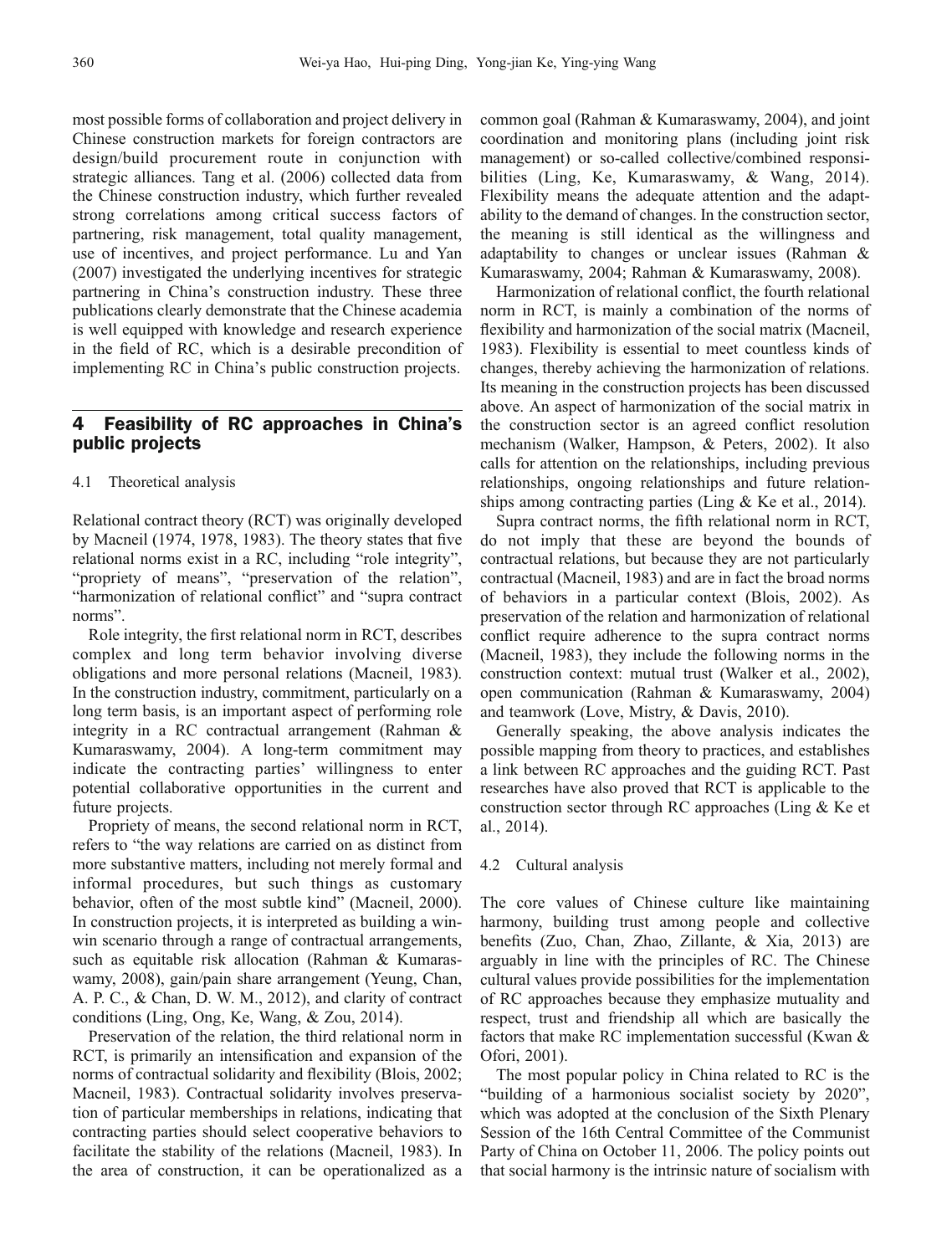Chinese characteristics. It reinforces the emphasis on harmony in context of the cultural diversity in modern China. This emphasis is not only seen in modern China, but also existed in ancient times, with the most famous saying "in the application of the rites, harmony is to be prized" by the philosopher Confucius. Besides the emphasis on harmony, mutual trust is very important as well. Confucius also said that a man who is not trustworthy could not accomplish much.

In the construction sector, the Chinese culture of valuing relationships (so called "guan xi" in Chinese) has been practiced all the time. Many construction organizations consider a good relationship with clients as a critical success factor. The authors do not suggest that the values of culture instead of contractual arrangements can guarantee the ethical behaviours of contracting parties, rather the similarity between the Chinese culture and the principles of RC can bring in the high acceptance of RC philosophes for contracting parties.

#### 4.3 Practical analysis

The absence of formal RC approach in China does imply that RC principles or behaviors were not practiced in past construction projects. In a previous studies [\(Ling & Ong et](#page-4-0) [al., 2014\)](#page-4-0), a survey was conducted in Beijing to evaluate the performance outcomes of completed public construction projects and the extent to which RC practices were present, observed, practiced or emphasized in those projects. It was found that thirty two RC practices were significantly correlated with the performance outcomes of public construction projects in Beijing and that eight of those key practices were not adopted to a significant extent but were considered significantly correlated with performance outcomes. The results indicated that RC practices were adopted to varying extents in public projects. The findings contribute to knowledge by identifying the specific RC practices that could boost project performance significantly. Another contribution to knowledge is the discovery that the RCT is applicable to public projects notwithstanding the need to keep relations at arm's length. That study also found many significant factors that drive the adoption of RC in Beijing. The results contribute to knowledge by showing that it is feasible to adopt RC practices in public construction projects in an open market economy, even though these projects are usually subject to a plethora of rules, regulations and institutional constraints. It was found that Beijing experiences 6 significant barriers adopting RC practices. This research further contributes to knowledge by showing that these barriers are consistent with the government adopting a tight control and playing a big part in directing and controlling construction enterprises, causing public officials to lack initiative and empowerment, and preferring the status quo.

In summary, from practical perspective it can be seen that RC principles or behaviors are found to some extent in the traditional public construction projects in China. This reinforces the possibility of implementation of formal RC approach in China's public projects.

# 5 Key points of RC approach implementation

It is recommended that the Chinese government makes use of its influence and controlling authority to encourage wider adoption of RC especially in public projects by introducing public policies and providing more opportunities for firms to work collaboratively ([Ling & Ong et al.,](#page-4-0) [2014](#page-4-0)). It is important that the government efficiently and professionally choose the best appropriate procurement strategy for public projects. It is further recommended that Chinese public clients appoint highly competent representatives to manage their projects so that they can be empowered to make right decisions. In general, RC approaches are more applicable to projects that have great project value, sufficient internal resources, high risks, and urgent project start. Ongoing public clients, who have the construction project experience and will have future projects to be constructed, may have less difficulty to offer future relationships with private contractors. RC approaches may hence be possible with a long-term relationship founded on regular spending process ([Tookey,](#page-4-0) [Murray, Hardcastle, & Langford, 2001\)](#page-4-0).

Before wider adoption of RC approaches, pilot projects could be selected. Its purpose can be to test whether the implementation of RC approaches in China's public projects will achieve the project performance in theory, and whether its implementation will have conflicts with current regulatory framework. The selection of a pilot project can be a short-term and medium investment public project, so that it may not cause a huge waste of money in case RC approach is not applicable. For instance, given the positive experiences reported on the use of New Engineering Contract (NEC, one of the particular RC approaches) form in the UK and other regions, the Hong Kong Development Bureau decided to use the NEC form for several public works in Hong Kong. One such project was the improvement project works in Sai Kung. The NEC was adopted with a view of gaining experience and assessing the suitability of NECs for future public works projects ([Ling, Ning, Ke, & Kumaraswamy, 2013](#page-4-0)).

Another lesson that can be obtained from the Hong Kong experience is the frequent training workshops and lectures arranged by professional building associations, government departments and universities. For examples, the Civil Engineering and Development Department regularly has a series of training workshops in which contractors about to start a RC projects are required to attend, and others are encouraged to attend. The universities such as the Hong Kong Polytechnic University offer training courses for NEC that aims at providing an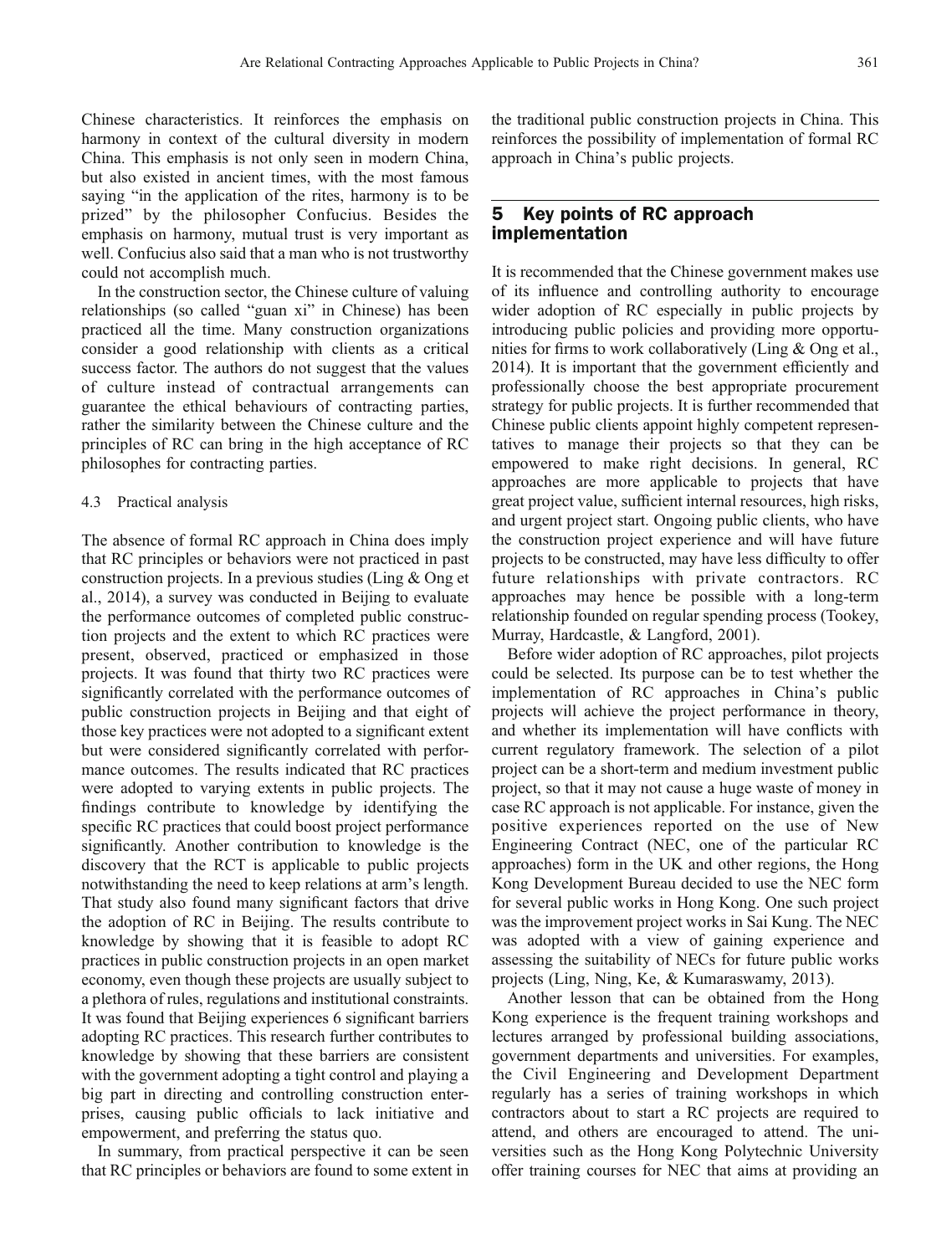<span id="page-4-0"></span>introduction to the NEC and examining the various clauses and options available under the contract. These courses are approved by several Hong Kong institutes and are identified as their continuous professional development courses. All those above mentioned training activities are proved to be effective and efficient means for promoting the application of RC approaches in Hong Kong.

Finally, while it is important to spend time to form and nurture relationships, Chinese contracting parties should not over do it because relationships have limitations (Ling & Ong et al., 2014). For example, it cannot be transferred from organization to organization, but reside within individuals.

### 6 Conclusions

The major purpose of this study was to investigate the feasibility of implementation of RC approaches in the China's public construction projects. The international implementations of RC approaches were reviewed, in which successful experiences were noted. Past researches on RC approaches showed that the Chinese academia is equipped with the knowledge and research experience required in the field of RC, this reinforces the possibility of implementing RC in China's public construction projects. A further detailed discussion in terms of theoretical analysis, cultural analysis and practical analysis also proved the feasibility of implementation of formal RC approaches in the publica projects. Lastly, the major key points for successful implementation of the RC approaches in China were discussed.

# References

- American Institute of Architects. (2007). Integrated Project Delivery: A Guide. Washington D C: American Institute of Architects
- Association of Consultant Architects. (2008). PPC2000: ACA Standard Form of Contract for Project Partnering. UK: Association of Consultant Architects
- Blois, K. (2002). Business to business exchanges: a rich descriptive apparatus derived from Macneil's and Menger's analyses. Journal of Management Studies, 39, 523–551
- Cheng, R., Dale, K., Aspenson, A., & Salmela, K. (2011). IPD Case Studies. Minnesota: AIA Minnesota and School of Architecture University
- Construction Industry Institute. (1991). In Search of Partnering Excellence. USA: Construction Industry Institute
- Cox, A., & Ireland, P. (2002). Managing construction supply chains: the common sense approach. Engineering Construction and Architectural Management, 9, 409–418
- Davis, P. R., & Love, P. E. D. (2011). Alliance contracting: adding value through relationship development. Engineering Construction and Architectural Management, 18, 444–461
- Department of Infrastructure and Transport. (2011). National Alliance Contracting Guidelines: Guide to Alliance Contracting. Australia: Department of Infrastructure and Transport
- Kwan, A. Y., & Ofori, G. (2001). Chinese culture and successful implementation of partnering in Singapore's construction industry. Construction Management and Economics, 19, 619–632
- Lahdenperä, P. (2012). Making sense of the multi-party contractual arrangements of project partnering, project alliancing and integrated project delivery. Construction Management and Economics, 30, 57– 79
- Ling, F. Y. Y., Ke, Y., Kumaraswamy, M. M., & Wang, S. (2014). Key relational contracting practices affecting performance of public construction projects in China. Journal of Construction Engineering and Management, 140, 04013034
- Ling, F. Y. Y., Ning, Y., Ke, Y., & Kumaraswamy, M. M. (2013). Modeling relational transaction and relationship quality among team members in public projects in Hong Kong. Automation in Construction, 36, 16–24
- Ling, F. Y. Y., Ong, S. Y., Ke, Y., Wang, S., & Zou, P. X. W. (2014). Drivers and barriers to adopting relational contracting practices in public projects: comparative study of Beijing and Sydney. International Journal of Project Management, 32, 275–285
- Love, P. E. D., Mistry, D., & Davis, P. R. (2010). Price competitive alliance projects: identification of success factors for public clients. Journal of Construction Engineering and Management, 136, 947– 956
- Lu, S., & Yan, H. (2007). An empirical study on incentives of strategic partnering in China: views from construction companies. International Journal of Project Management, 25, 241–249
- Macneil, I. R. (1974). The many futures of contracts. Southern California Law Review, 47, 691–816
- Macneil, I. R. (1978). Contracts: adjustment of long-term economic relations under classical, neoclassical, and relational contract law. Northwest University Law Review, 72, 854–906
- Macneil, I. R. (1983). Values in contract: internal and external. Northwest University Law Review, 78, 340–347
- Macneil, I. R. (2000). Contracting worlds and essential contract theory. Social & Legal Studies, 9, 431–438
- Rahman, M. M., & Kumaraswamy, M. M. (2002). Joint risk management through transactionally efficient relational contracting. Construction Management and Economics, 20, 45–54
- Rahman, M. M., & Kumaraswamy, M. M. (2004). Contracting relationship trends and transitions. Journal of Management in Engineering, 20, 147–161
- Rahman, M. M., & Kumaraswamy, M. M. (2008). Relational contracting and teambuilding: assessing potential contractual and noncontractual incentives. Journal of Management in Engineering, 24, 48–63
- Tang, W., Duffield, C. F., & Young, D. M. (2006). Partnering mechanism in construction: an empirical study on the Chinese construction industry. Journal of Construction Engineering and Management, 132, 217–229
- Tookey, J. E., Murray, M., Hardcastle, C., & Langford, D. (2001). Construction procurement routes: redefining the contours of construction procurement. Engineering Construction and Architectural Management, 8, 20–30